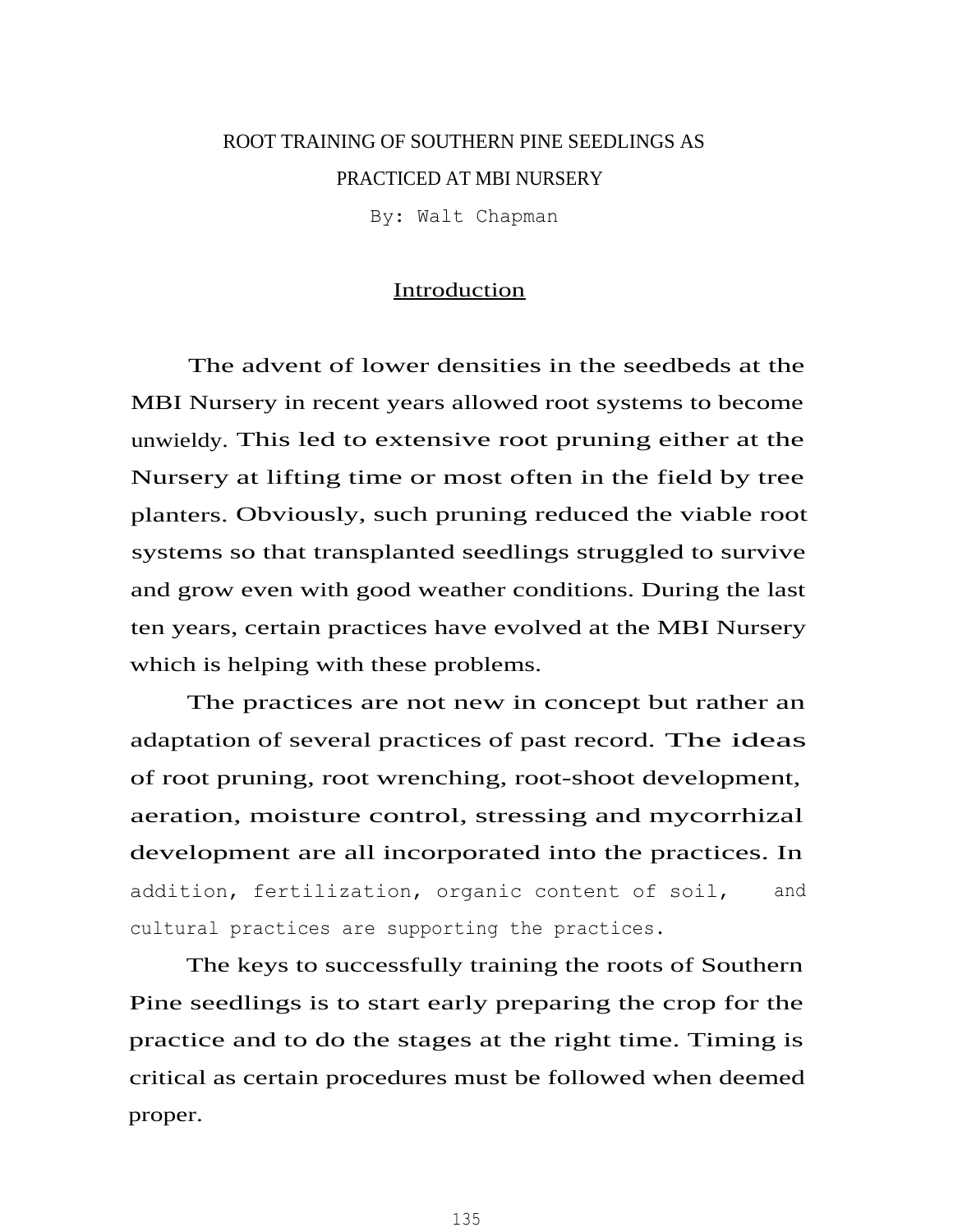Following are the general procedures and when they are done.

### I. Bed Formation Prior to Seeding

To perform the undercutting task properly (at the right depth without having many seedlings fall into drains thus causing undue loss from outside rows); preparation starting at bed-building time helps alleviate this problem. First, a tool is needed. MBI fabricated one using cultivator parts, depth control wheels, tool bar, modified middle-buster plows, row markers and an improvised blade. The rig has worked very well during bed construction. This tool does a good job of laying off beds and pulverizing the soil for bed formation. Further, the blade establishes a shear plane beneath the bed which helps toward controlling the depth of • the first undercut in late July or early August. The depth control wheels establishes the depth of the blade set at approximately 6 inches running depth, and the middlebusters create drains without "humps and hollows" when the land is level and well prepared. The smooth drains is helpful toward regulating the depths of undercuts that come later.

The modified middle-busters give additional assistance toward depth control and prevents most seedling "fall down" into the drains due to firming of bed shoulders.

The reason for such strong emphasis on depth control is to regulate the length of the seedling tap-roots to as near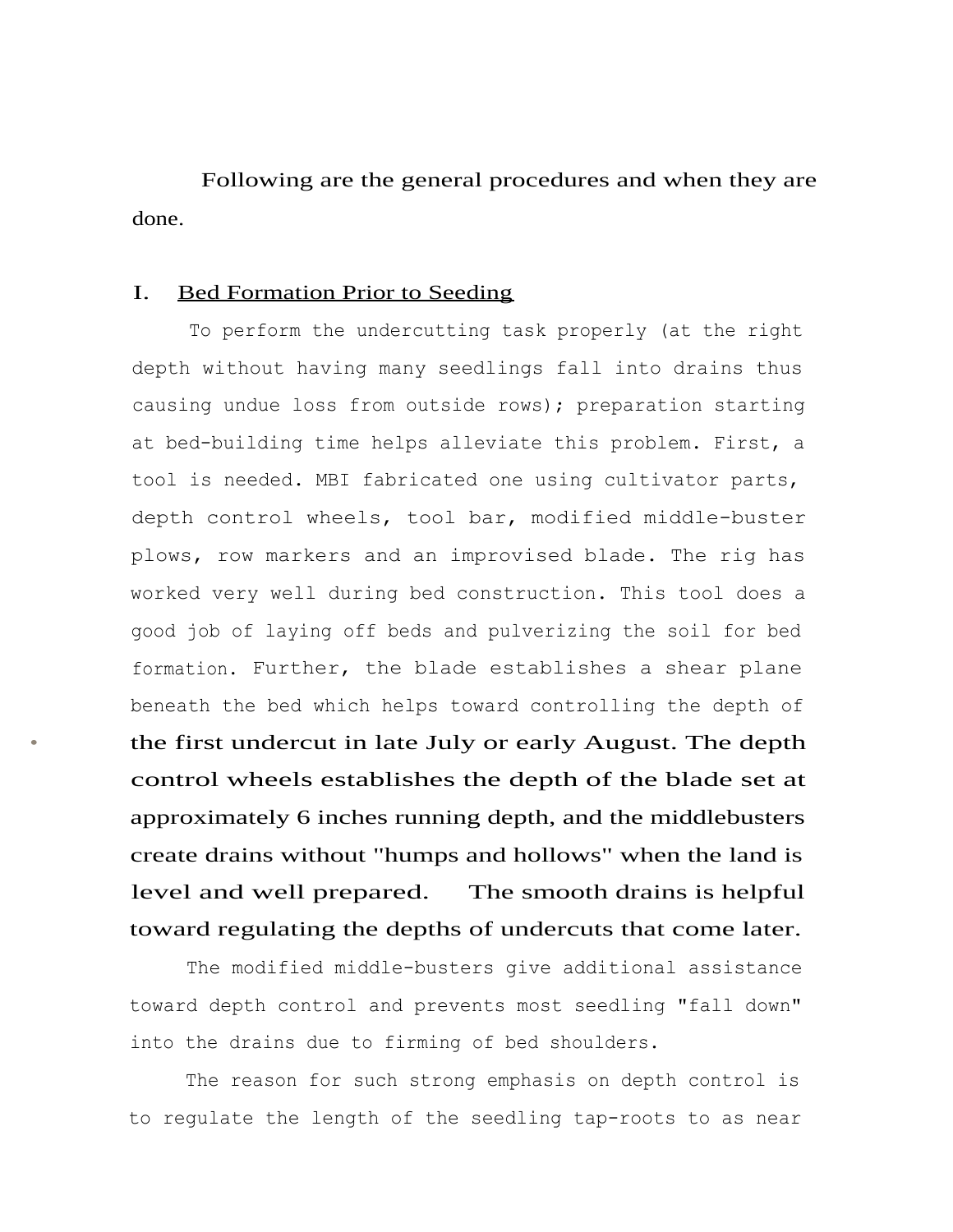# <sup>6</sup> inches as possible when sent to the field for transplanting.

The blade is 72 inches in length constructed from the knife of a plywood lathe or scraper blade. The width is 5-6 inches. The blade must be run with **as little tilt** as possible with only enough "draft" for blade to stay in the soil without heaving of the bed excessively. Too much tilt causes undue disturbance of the seedlings often exposing their, roots.

#### II. Timing First Undercut

At time of full development of secondary foliage (when first fascicle bundles are formed) is the time for first undercut. Seedlings should be 8 to 10 inches in height around the first of August in south Alabama and south Georgia areas. Then is the time to run the blade at 6 inches depth cutting the tap roots of the larger seedlings. To wait much later will create severe problems. If the main tap root grows too woody at the undercutting depth, a fixed blade will not cut clean. Seedling roots will wrap around the blade creating one unholy mess in relatively friable soil as found in the MBI Nursery.

To stimulate compact root growth and development - and to enhance mycorrhizal development - undercutting should begin by the first week in August in south Alabama.

137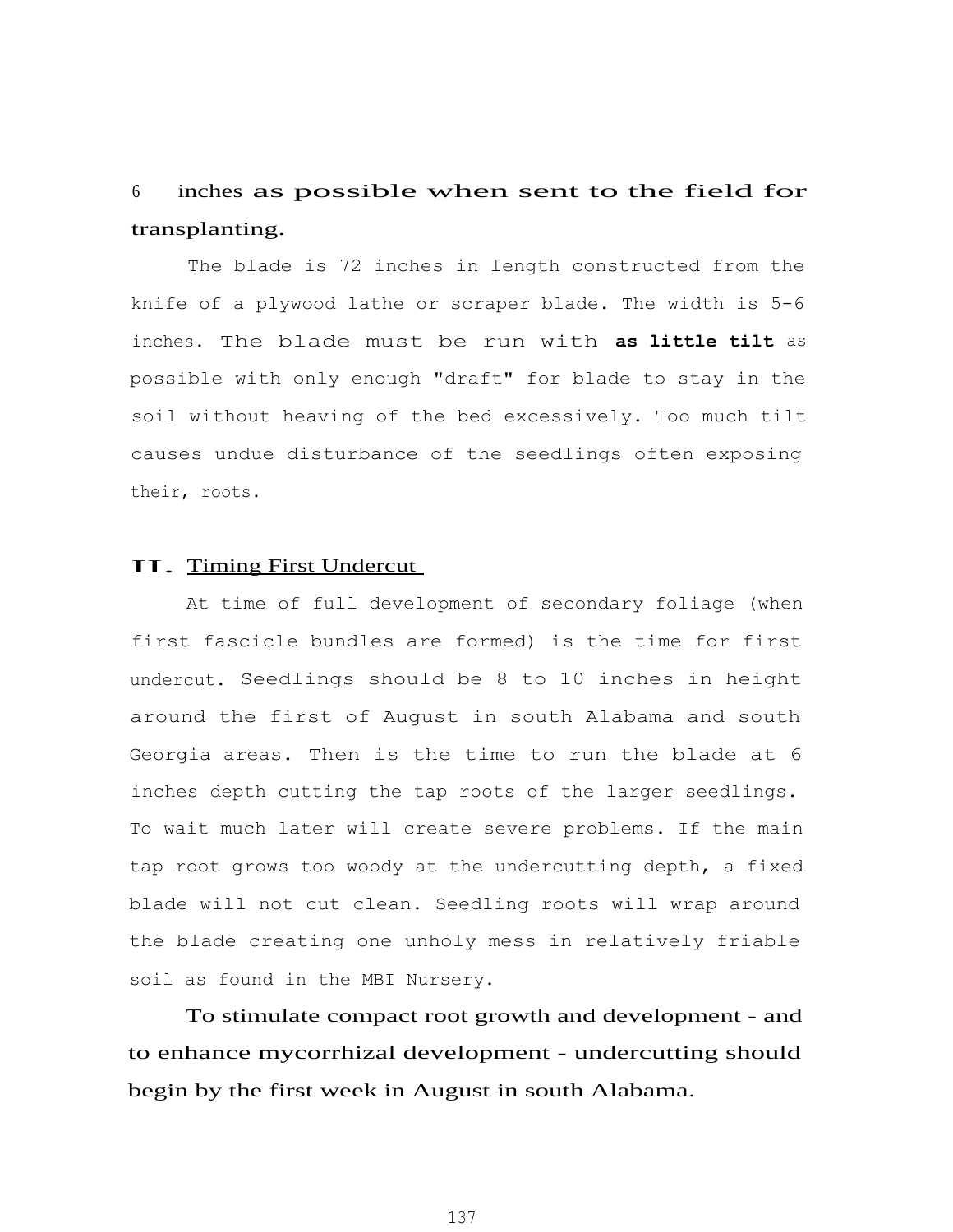### III. Timing Lateral Root Pruning

The first lateral pruning (?) has been done in mid-July in recent years thus establishing the lateral shear plane before under-cutting begins.

A week or ten days following the first undercut, the lateral roots (between the rows) should be pruned again. This gives time for the seedlings to have settled and gotten over the shock of undercutting to some extent. This regime is shocking to the seedlings and also to the nurseryman but it is well worth the trauma.

Heavy irrigation must follow undercutting and root pruning. It is not to kill the seedlings but to make them "tough" via root disturbance and moisture control. Even with irrigation immediately following undercutting, some wilting occurs and the shock will cause discoloration during the fall due to the stress caused by the disturbance of the root systems. The seedlings will set buds and go into a pseudo-dormant state following the first undercut and lateral root pruning operation. The objective is to keep them in this state throughout the fall allowing root development and stem caliber increase but regulating height growth. Top pruning is not practiced in the MBI nursery. Because this regime renders it unnecessary.

# IV. Timing of Second Undercut and Lateral Root Pruning **Operation**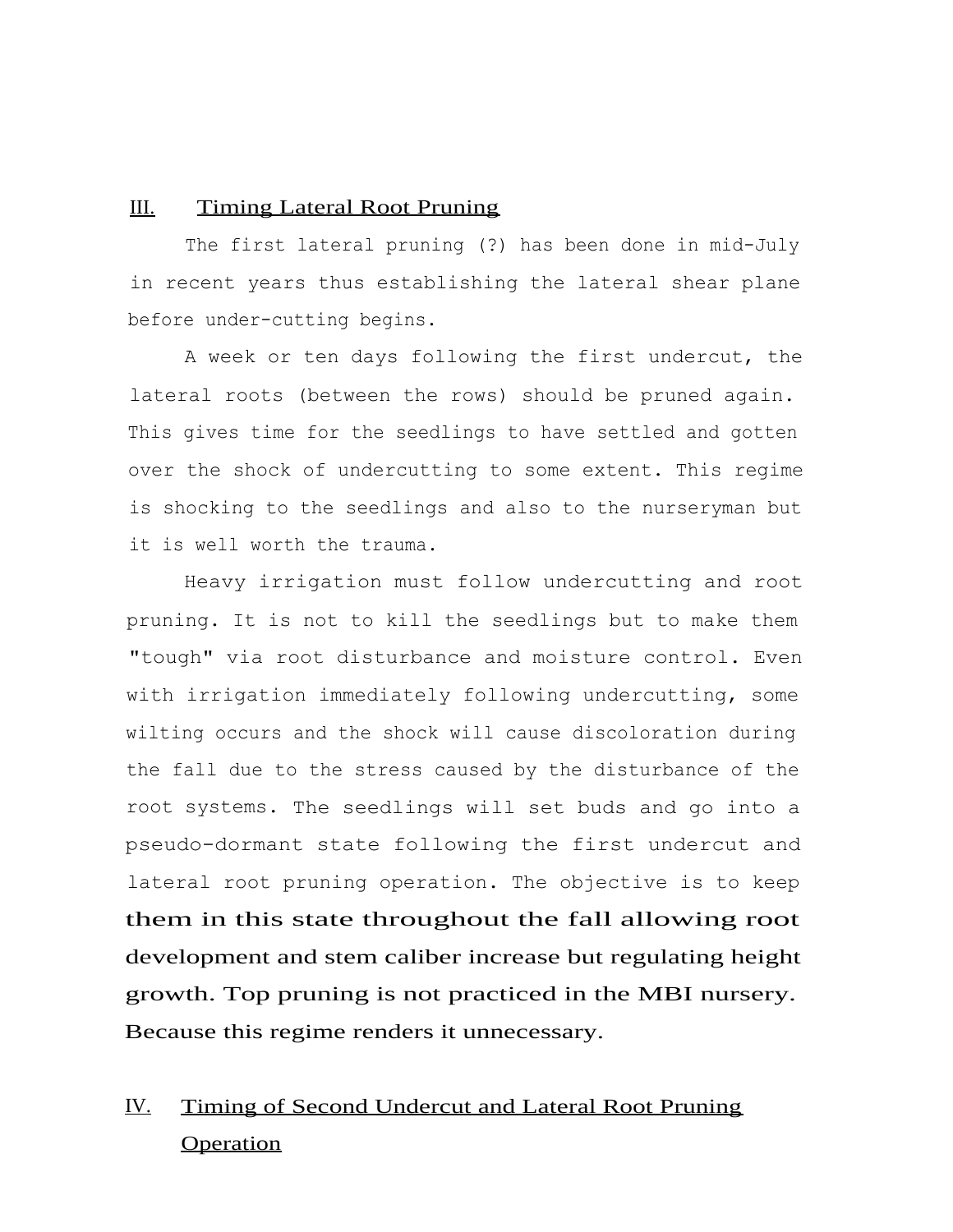The seedling crop must be watched closely following the first undercut and lateral root pruning operation. The time to undercut the second time depends on the response of the seedlings. Close scrutiny of the seedlings is required on a regular basis. When profuse new white roots have formed and pinned into the soil - undercutting should be done as bud elongation will occur within a few days. Usually, 3 to 4 weeks will elapse between the first undercut and time for the second undercut. Hence, when the first undercut is performed in early August - the second undercut is usually required about the first week in September.

The extent of root wrenching by the undercutter blade and elongation of laterals will determine when the second lateral root pruning is done. Usually, about the second or third week in September this is done in the MBI Nursery. Recently, a lateral pruning in late October has helped the performance of the lifter during harvest. Apparently, the coulters on the Whitfield lateral pruner as used by MBI causes a shear surface which deters lateral root development so that only three lateral prunings are required. Probably, the coulter slit once established creates a shear plane that continues to separate at that point during subsequent undercuttings. Hence, the separating action along the slits seems to help inhibit cross-over lateral root growth.

### V. Timing of Third Undercut

The same routine toward scrutinizing the seedling crop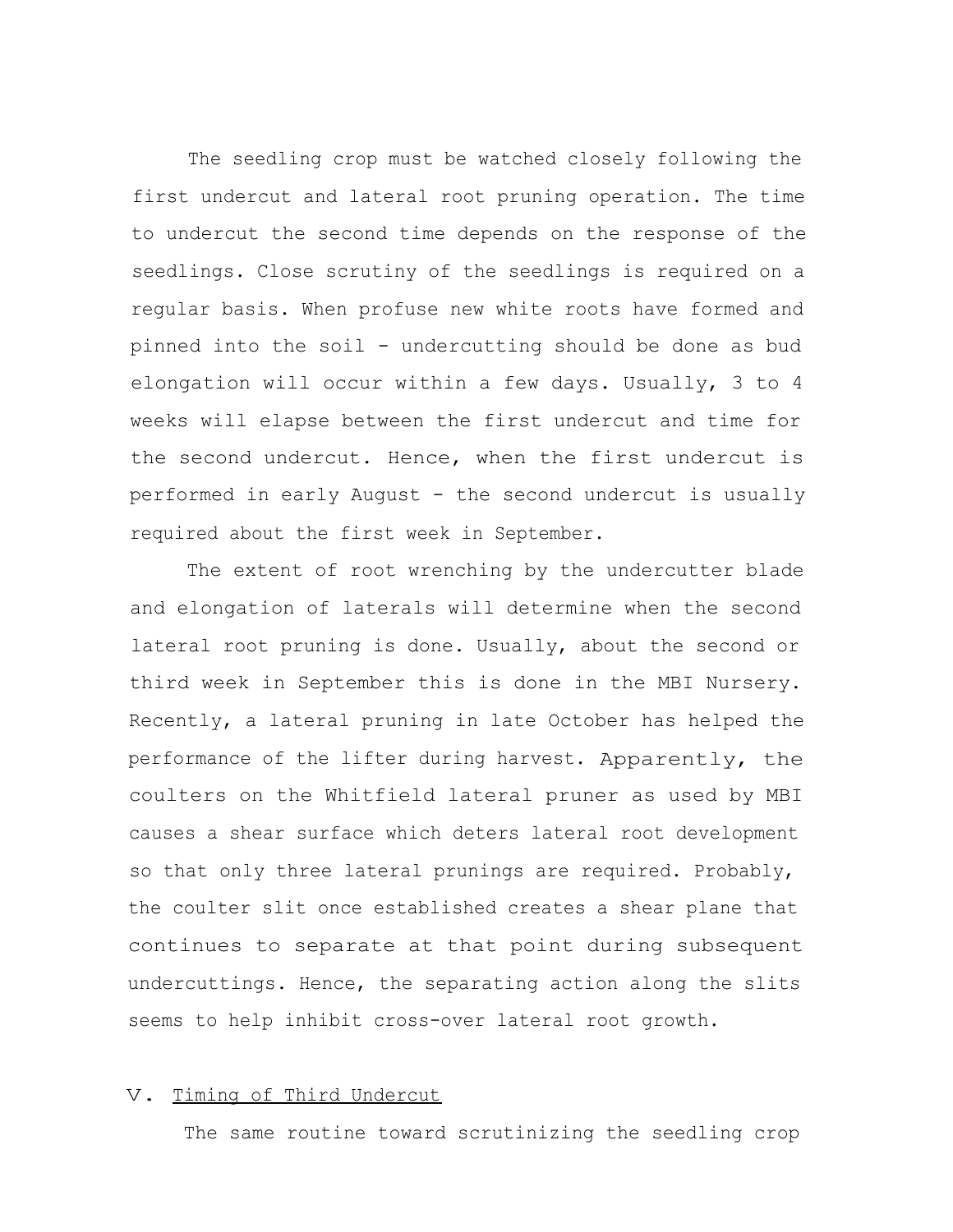should be continued during September. When the seedlings indicate inclination toward new height growth due to a surge of new root development, the time for the third undercut is due. About the first week in October is usually the time for the third undercutting.

Weather conditions influence the rate of re-establishment by the root systems. If the weather is wet, more frequent undercuttings will likely be needed to retard height growth.

## VI. Other Undercuts

Under normal conditions three undercuts will suffice for controlling the height and size of seedlings in the MBI Nursery. However, if a wet or late fall occurs then additional undercuts may be needed even as late as late October or early November.

Undercutting about two weeks prior to lifting is being considered in order to stimulate root initiation prior to seedling lifting. Indications are that survival and growth of out-planted seedlings are stimulated by so doing. Hopefully, other nurseries will help check on this! **CAUTION!** This will make lifting with machines with stationary blade very difficult because the blade on the machine will not slice under seedlings resulting in "pile-up" or pushing forward of the "bed mass", i.e. soil and seedlings. The soil is so loose until the bed mass will not stay in place. Of course, this problem can be solved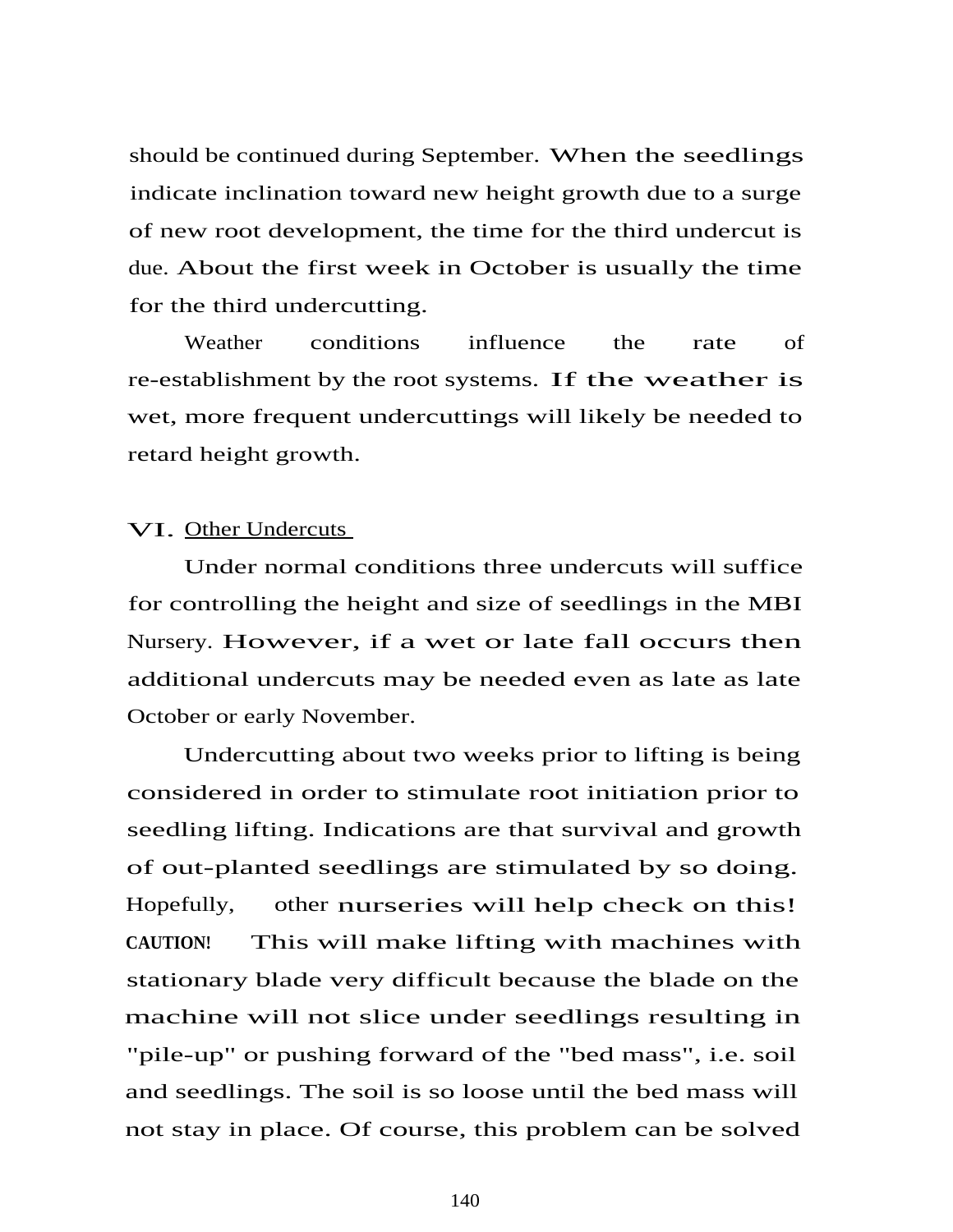with a little modification of the machine such as using a vibrating blade plus other minor adjustments. Other soil types that are more firm in texture may not create the problem of piling-up as experienced in the MBI Nursery.

### VII. Water Management

Following each undercut, 1.0 to 1.5 inches of water is required over about two days in order to set the crop. This will saturate the soil strata thus keeping the seedlings alive and stimulate root initiation. The seedlings have been "plowed-up" and in effect they are being transplanted in place. As root growth and development requires moisture, aeration (oxygen) and fertility, then all three should be provided in adequate amounts to achieve the desired configuration. Root development is encouraged by the process. The objective is to train and develop a root system that will support the plant when transplanted, yet of a configuration that can be accommodated in the transplanting process.

No attempt will be made at this time to get involved in the fertilization regime except for one statement. Adequate fertility and organic matter is maintained in order to enhance root development. Following the heavy applications of water, the moisture level in the seedbeds is monitored closely. When the moisture recedes to about 5 inches, heavy irrigation is applied so that the total root zone is saturated. Again, the moisture is allowed to recede and the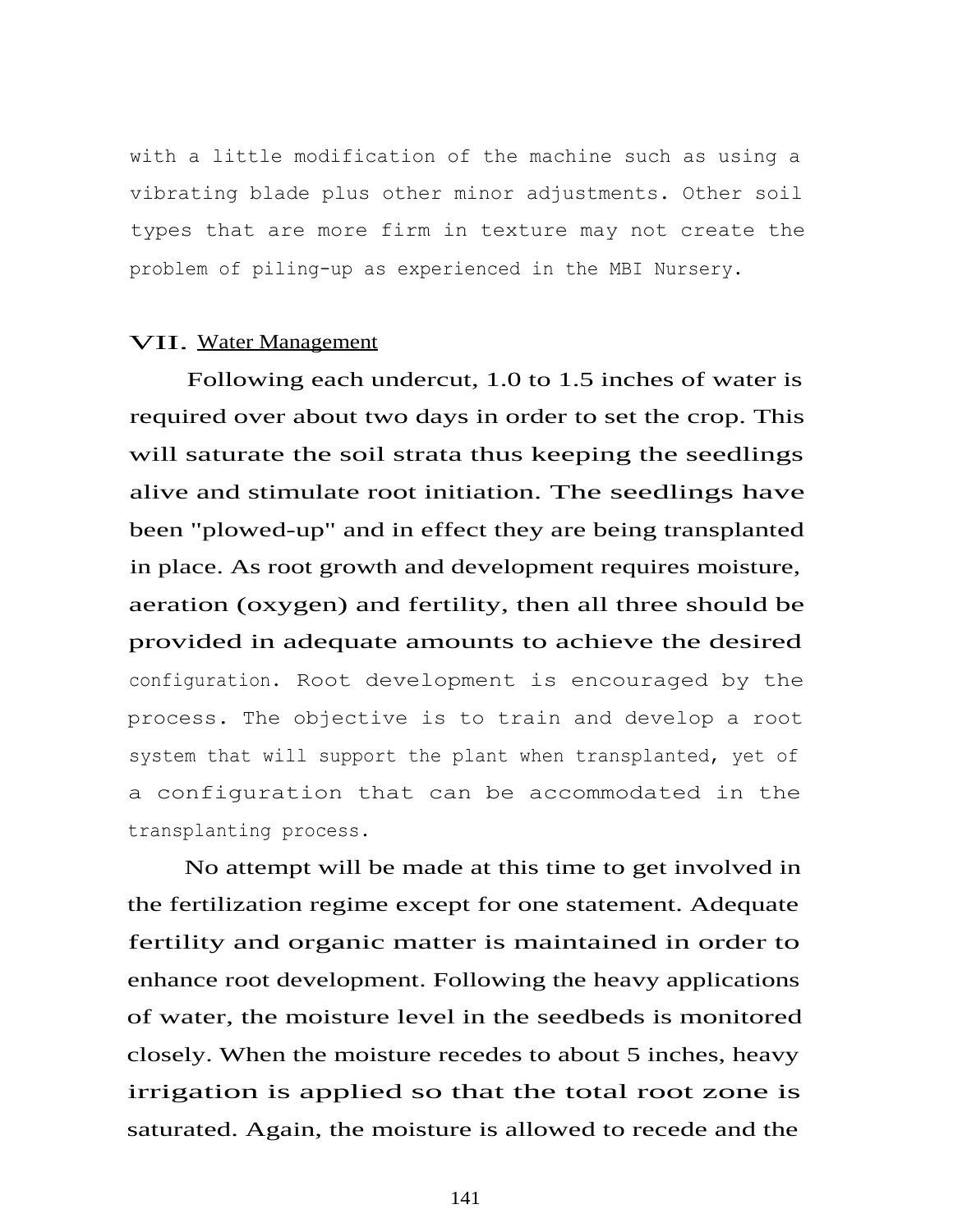process is repeated, weather permitting.

Good moisture is provided before undercutting and/or lateral root pruning by irrigation if necessary. Performance of the operations work much better when the moisture is good and buffers the shock to the seedlings somewhat.

By allowing the moisture to recede to 5 inches during the fall, some stress does occur. Seedlings usually appear light green in color and the foliage will turn brown toward the lower part of the crown.

As a result of continually pulverizing the soil in the seedbeds during the fall, mycorrhizae forms heavily on the root systems but the fruiting bodies associated with P. tinctorius are scarce until late fall. The continual soil disturbance probably interferes with fruiting body formation.

#### SUMMARY STATEMENTS

The undercuttings, lateral root prunings and moisture management results in compact root systems that can be transplanted without additional root pruning. In fact, MBI prohibits root pruning in the field by contractors.

> The color of the seedlings reflect the treatments by late fall and early winter bringing on the question - "Whats wrong "them" seedlings?" - My answer starts like this - Glad you asked that question - and go from there -

Survival and growth of MBI stock during the extreme